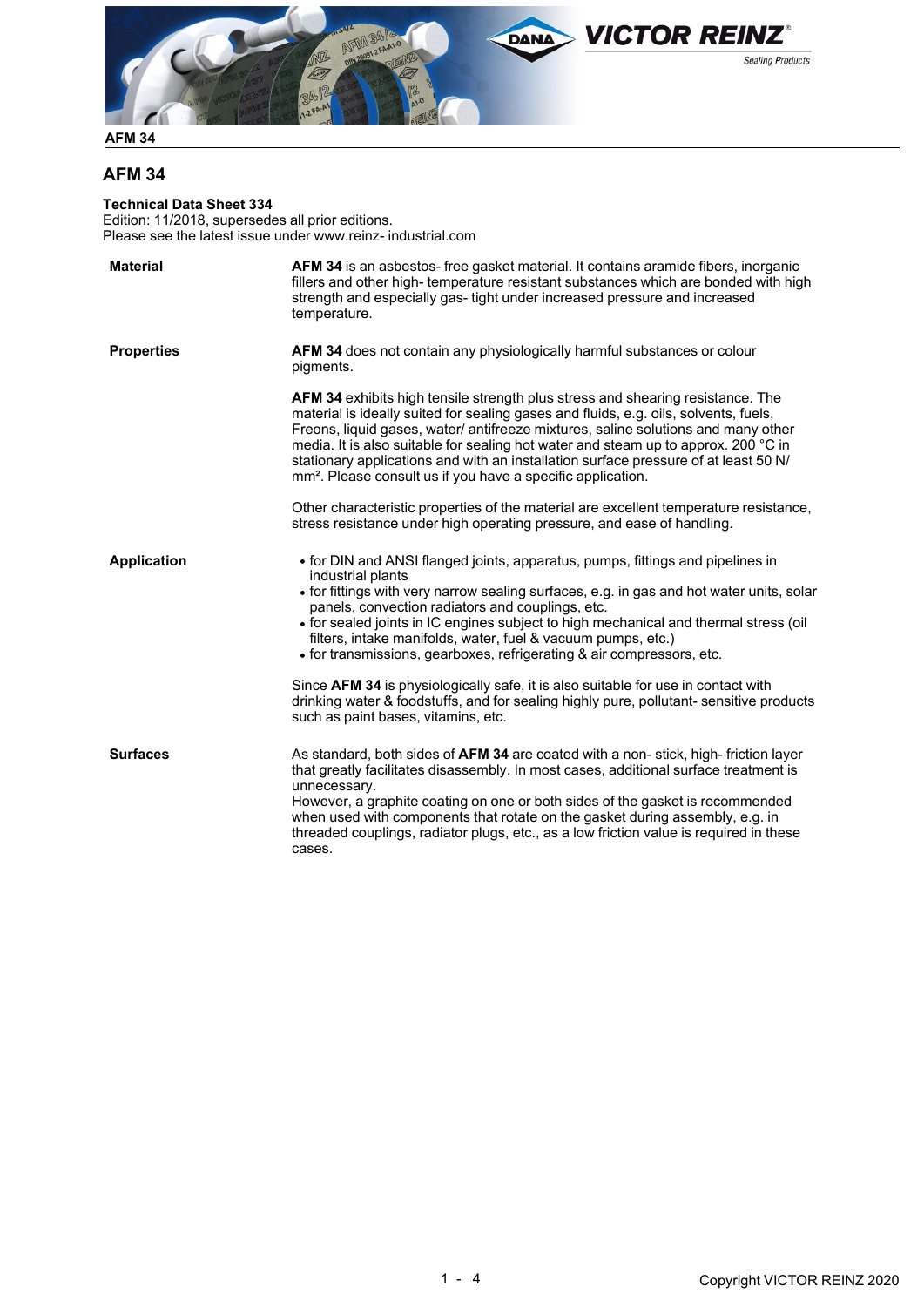

### **Approvals DIN- DVGW**

(acc. to DIN 3535, part 6 FA)

## **FDA- compliant**

acc. to 21 CFR § 177.2600 – suitable for flat gaskets with all types of foodstuffs

#### **WRAS**

Certification of gasket materials for use in drinking water (acc. to British Standard BS 6920)

### **DIN 30653 (formerly VP 401)**

Gaskets with higher thermal resistance (HTB)

## **Fire Safe**

acc. to BS 6755 and API 6FB

#### **BAM**

German Federal Institute for Materials Research and Testing, flanged joints in oxygen- conducting steel pipes up to 100 bar and 80 °C

## **Grade X**

acc. to BS 7531

## **UVV 61**

"Gases", AD- B7 (VdTÜV) in conjunction with metal inner eyelet, blowout- proof gasket

#### **TA Luft**

High- quality gasket (200 °C for 48 h and 2000 h)

### **Germanischer Lloyd (DNV GL)**

Approval for shipbuilding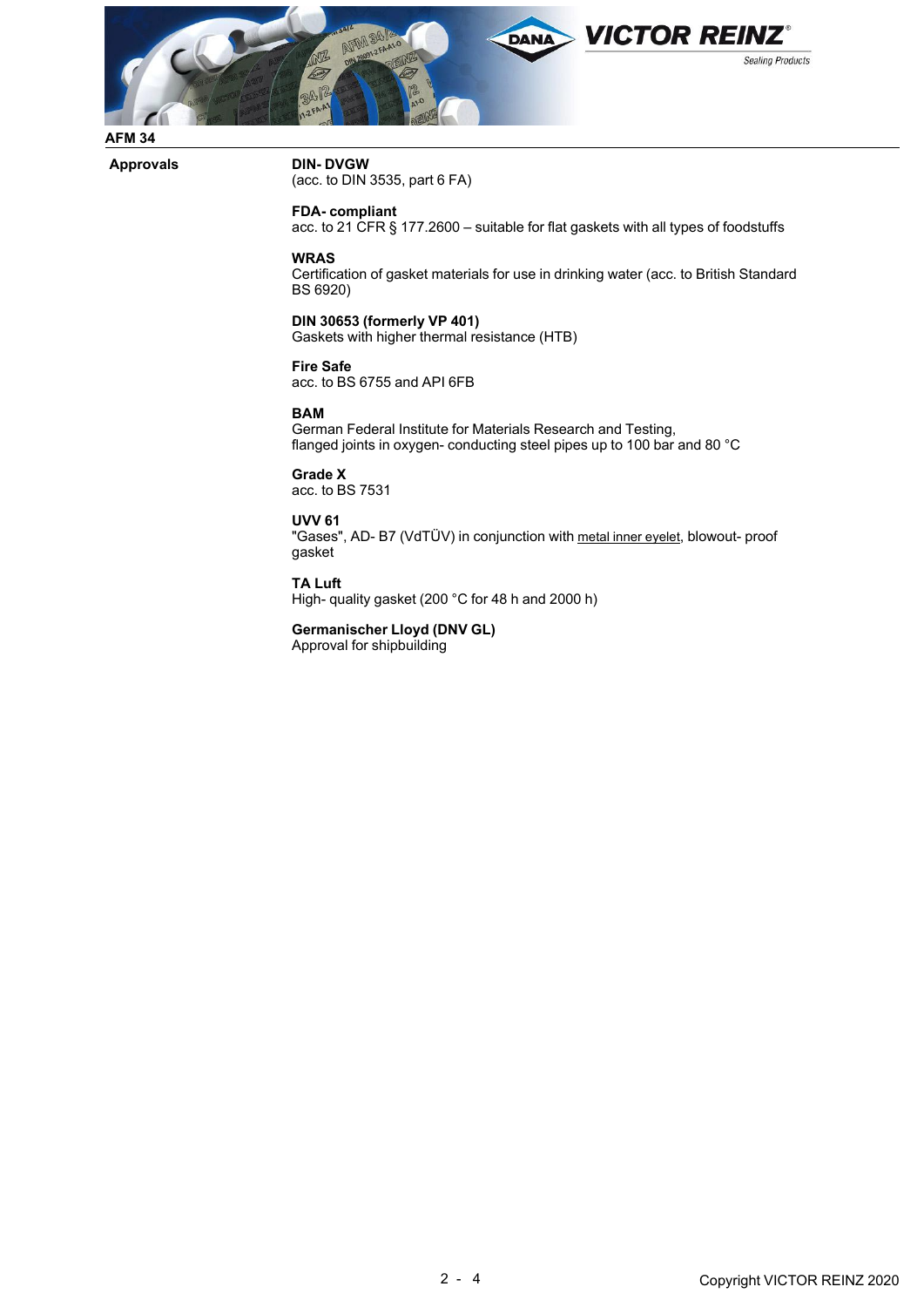

2.00 mm)

**Technical Data** (nominal thickness

| <b>Density</b>                                                                                                                              | g/cm <sup>3</sup>                      | $1.8 - 2.0$                                                      |
|---------------------------------------------------------------------------------------------------------------------------------------------|----------------------------------------|------------------------------------------------------------------|
| Ignition loss acc to DIN 52 911                                                                                                             | %                                      | < 34                                                             |
| <b>Tensile strength</b><br>acc. to ASTM F 152<br>accross grain<br>acc. to DIN 52 910<br>accross grain                                       | N/mm <sup>2</sup><br>N/mm <sup>2</sup> | > 18<br>> 12                                                     |
| Residual stress acc. to DIN 52 913<br>16 h, 300 °C<br>16 h, 175 °C                                                                          | N/mm <sup>2</sup><br>N/mm <sup>2</sup> | $\approx$ 25<br>$\approx$ 36                                     |
| <b>Compressibility and recovery</b><br>acc. to ASTM F 36, procedure J<br>compressibility<br>recovery<br><b>Sealability against nitrogen</b> | $\%$<br>$\%$                           | $5 - 8$<br>> 55                                                  |
| acc. to DIN 3535, part 6 FA                                                                                                                 | $mg/(s \cdot m)$                       | $\approx 0.02$                                                   |
| Swelling acc. to ASTM F 146                                                                                                                 |                                        |                                                                  |
| in IRM 903 Oil (replaces ASTM Oil No. 3)<br>5 h, 150 °C<br>increase in thickness<br>increase in weight                                      | %<br>$\%$                              | < 7<br>< 7                                                       |
| in ASTM Fuel B<br>5 h, room temp.<br>increase in thickness<br>increase in weight                                                            | %<br>%                                 | < 10<br>< 10                                                     |
| in water / antifreeze (50:50)<br>5 h, 100 °C<br>increase in thickness<br>increase in weight                                                 | $\%$<br>%                              | ~10<br>< 10                                                      |
| Content of water-soluble chloride                                                                                                           | ppm                                    | ~100                                                             |
| <b>Thermal conductivity</b>                                                                                                                 | $W/(m \cdot K)$                        | $\approx 0.7$                                                    |
| <b>Dielectric strength</b><br>after storage at 50% relative<br>humidity, 48 h<br>at 300 °C, 4 h                                             | kV/ mm<br>kV/ mm                       | ≈ 20<br>$\approx$ 30                                             |
| <b>Electrical specific resistance</b><br>after storage at 55% relative<br>humidity, 48 h<br>at 120 °C, 1 h                                  | $\Omega$ ·cm<br>$\Omega$ ·cm           | $\approx$ 1 x 10 <sup>12</sup><br>$\approx$ 2 x 10 <sup>13</sup> |
| Short- term peak temperature                                                                                                                | $^{\circ}C$                            | 400                                                              |
| Maximum continuous temperature<br>with steam up to<br>with metal inner bead (AFM 34 CO ME)                                                  | $^{\circ}C$<br>°C                      | 250<br>200                                                       |
| with steam up to                                                                                                                            | $^{\circ}C$                            | 220                                                              |
| Maximum operating pressure                                                                                                                  | bar                                    | 150                                                              |



**Max. continuous temperature and max. pressure must not occur simultaneously, please refer to the table entitled** "Max. operating pressures at various temperatures and with various media".